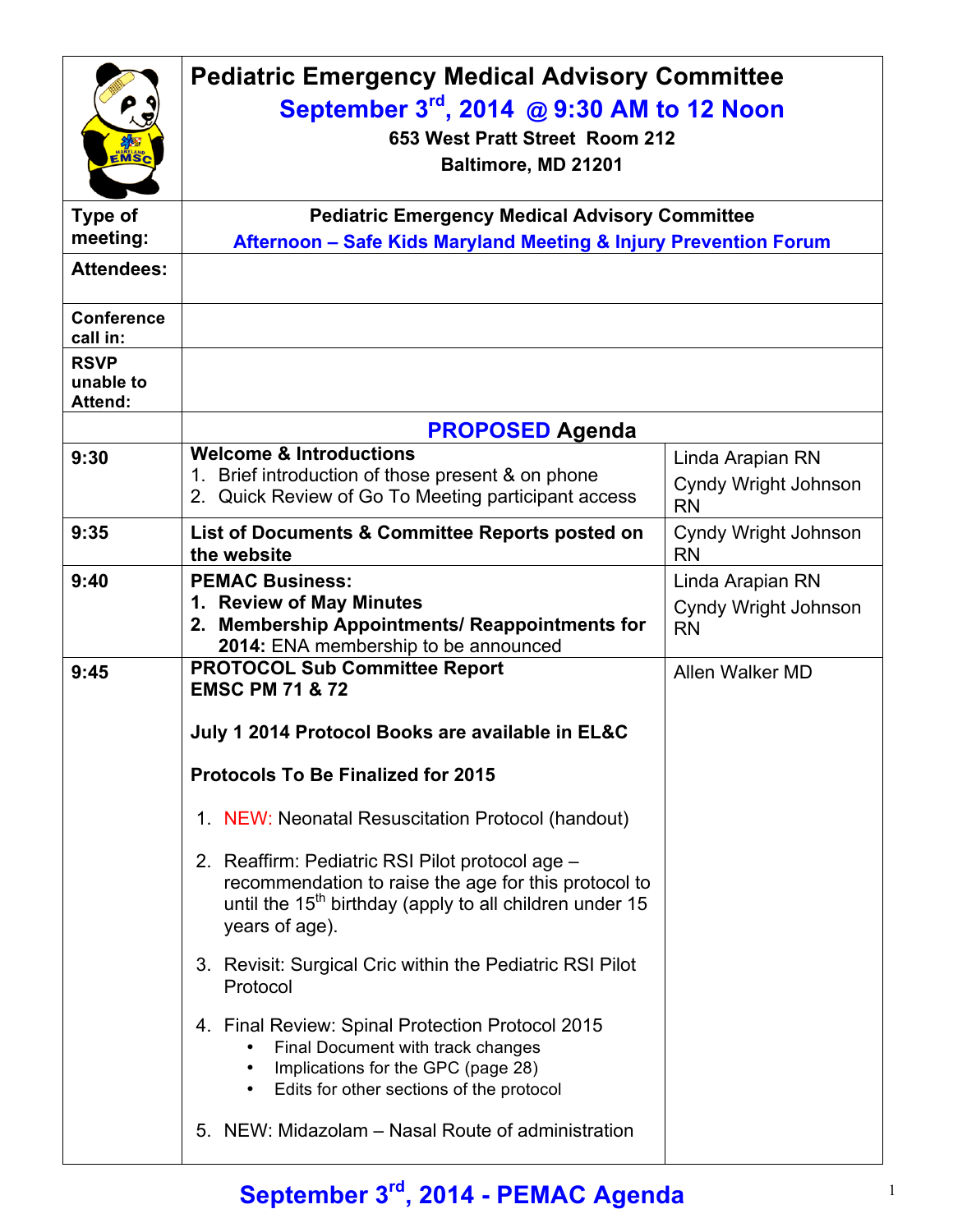|       | 6. NEW: Alert for Near Drowning Cases to consult with<br><b>Pediatric Base Stations</b>                                                                                                                                                                                                           |                                   |
|-------|---------------------------------------------------------------------------------------------------------------------------------------------------------------------------------------------------------------------------------------------------------------------------------------------------|-----------------------------------|
|       | 7. NEW: Epinephrine Drip for refractory Anaphylaxis<br>(not introduced to PRC yet but PEMAC has<br>discussed)                                                                                                                                                                                     |                                   |
|       | PEMAC review of the Protocols to identify the definitions<br>by age throughout the protocol book – October<br>conference call and November meeting.                                                                                                                                               |                                   |
|       | Volunteers to participate in the Protocol Rollout training<br>& taping as well as the review.                                                                                                                                                                                                     |                                   |
| 10:30 | <b>Update on EMSC Performance Measures -</b><br><b>EMSC PM 73 - Ambulance Equipment</b><br>1) VAIP 2014 proposed document approved by<br>SEMSAC & the EMS Board with one change<br>allowing for either Epi Pens or SubQ Epi                                                                       | Cyndy Wright Johnson<br><b>RN</b> |
|       | 2) Work Group on Minimum Equipment standards<br>for all ground vehicles (new)                                                                                                                                                                                                                     |                                   |
|       | <b>EMSC PM 74 - Pediatric ED Categorization - Three</b><br>levels have been drafted based upon NPRP responses<br>and data analysis. Similar processes in place in<br>neighboring states.                                                                                                          | Allen Walker MD                   |
|       | <b>EMSC PM 76 &amp; 77:</b><br>1. 2014 Version of MIEMSS Interhospital Transfer<br>Resource Manual - October 16 <sup>th</sup> Base Station<br>meeting at MIEMSS<br>2. Pediatric Critical Care - joint writing group has<br>drafted language for a new section within Specialty<br>Care Transport. | Cyndy Wright Johnson<br><b>RN</b> |
|       | EMSC PM 78 – Conferences for 2015 and APLS –<br>see discussion under Educational report below                                                                                                                                                                                                     |                                   |
| 10:45 | <b>EDUCATION Sub Committee</b>                                                                                                                                                                                                                                                                    | Danielle Joy RN                   |
|       | 1. PEPP $3^{rd}$ Edition – BLS Courses in 2014 & 2015                                                                                                                                                                                                                                             | <b>NREMTP</b>                     |
|       | 2. APLS - Fall 2014 & Winter 2015 Schedule                                                                                                                                                                                                                                                        | Allen Walker MD                   |
|       | 3. BLS Committee                                                                                                                                                                                                                                                                                  | EL&C                              |
|       | 4. ALS Committee                                                                                                                                                                                                                                                                                  |                                   |
|       | 5. 2015 Conference Schedule – please see online                                                                                                                                                                                                                                                   | Danielle Dunn                     |
|       | 6. Other Educational opportunities                                                                                                                                                                                                                                                                | Committee                         |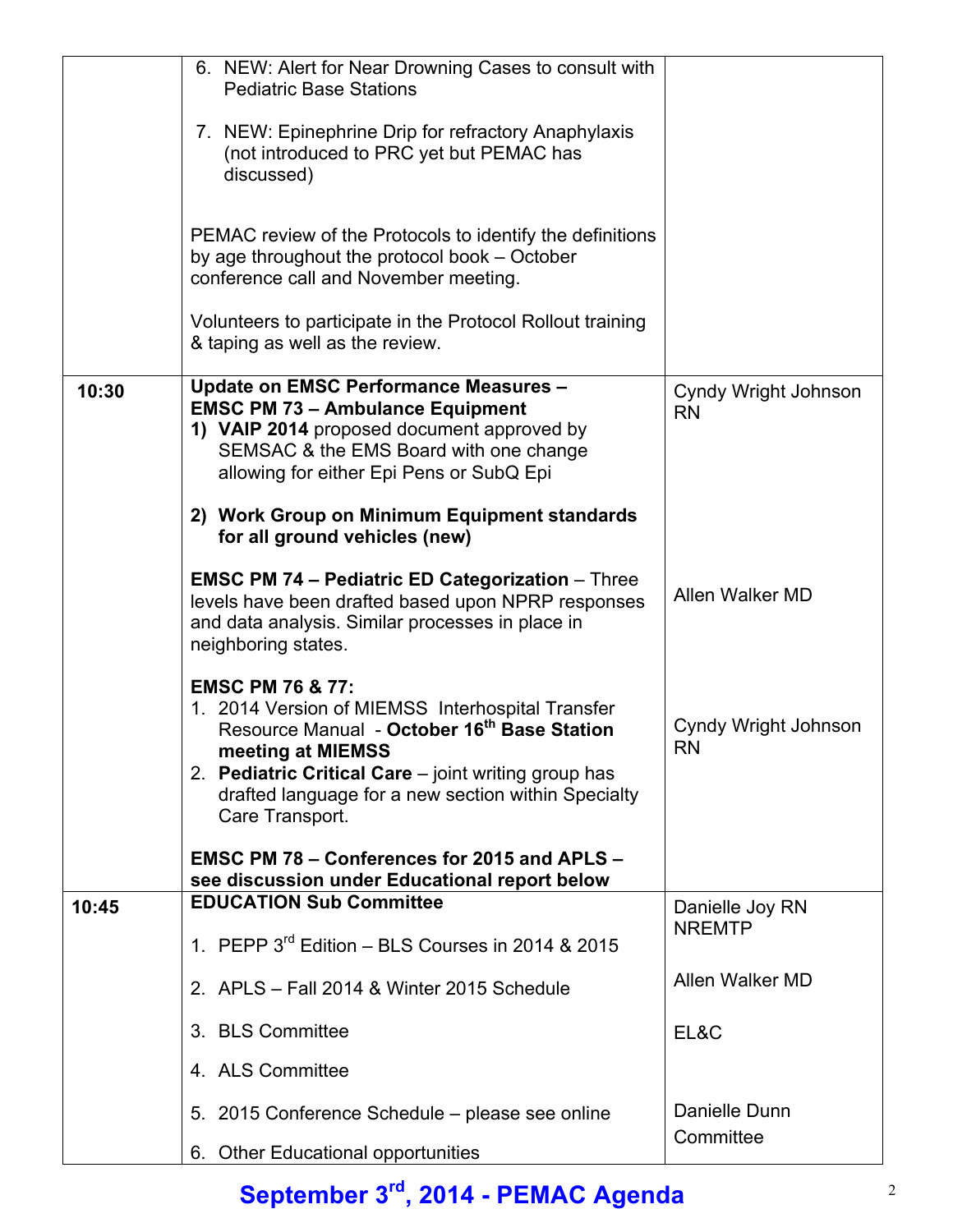| 11:00 | <b>Family Centered Care Sub Committee</b><br>1. Right Care When it Counts - Public Service<br>Announcement with Children & Youth - on                                             | Mary Ellen Wilson RN                                     |
|-------|-----------------------------------------------------------------------------------------------------------------------------------------------------------------------------------|----------------------------------------------------------|
|       | YouTube                                                                                                                                                                           |                                                          |
|       | 2. EMSC National FAN conference calls                                                                                                                                             |                                                          |
|       | 3. Topics and formats @ MSFA summer convention<br>• Tween & Teen Injury Prevention<br>9-1-1 Training DVD<br>$\bullet$<br>Medication Safety about children for adults<br>$\bullet$ |                                                          |
|       | 4. Panda Bear Mascot program for outreach to children<br>and families.                                                                                                            |                                                          |
| 11:15 | <b>Maryland Organizations</b><br><b>AAP Updates</b>                                                                                                                               |                                                          |
|       | > Maryland update - COPEM & COVIPP                                                                                                                                                | <b>Rich Lichenstein MD</b><br><b>Rich Lichenstein MD</b> |
|       | > National COVIPP<br>$\triangleright$ National update – COPEM                                                                                                                     | Cyndy Wrigth Johnson<br><b>RN</b>                        |
|       | ACEP Updates - new website & management                                                                                                                                           |                                                          |
|       | www.mdacep.org<br>$\triangleright$ Maryland update – EMS Committee                                                                                                                | Kathy Brown MD                                           |
|       | > Maryland's NEW - Pediatric Committee<br>$\triangleright$ Partnership with APLS Courses                                                                                          | Kathy Brown MD                                           |
|       | <b>ENA Updates - www.mdena.org</b>                                                                                                                                                |                                                          |
|       | $\triangleright$ State report<br>$\triangleright$ Local updates                                                                                                                   |                                                          |
|       | > Maryland ENA Regional Conferences                                                                                                                                               |                                                          |
|       | $\triangleright$ ENA by the Bay 2015<br>$\triangleright$ ENPC / Pediatric State Committee meeting                                                                                 |                                                          |
|       |                                                                                                                                                                                   | Laurel Moody RN                                          |
|       | <b>SCHOOL HEALTH Updates</b><br>$\triangleright$ School Health committee(s) update                                                                                                |                                                          |
|       | <b>Critical Care Updates</b>                                                                                                                                                      | Liz Berg RN                                              |
|       | $\triangleright$ AACN<br>$\triangleright$ AAP                                                                                                                                     | <b>Charlotte Glicksman</b><br>MD/ Jason Custer MD        |
|       |                                                                                                                                                                                   |                                                          |
|       | <b>Commercial Ambulance Service Advisory</b><br><b>Committee (CASAC)</b>                                                                                                          | <b>Melanie Mathews RN</b>                                |
|       | $\triangleright$ Spring Meeting update                                                                                                                                            |                                                          |
|       | $\triangleright$ SCT subcommittee                                                                                                                                                 |                                                          |
|       | $\triangleright$ Neonatal subcommittee                                                                                                                                            |                                                          |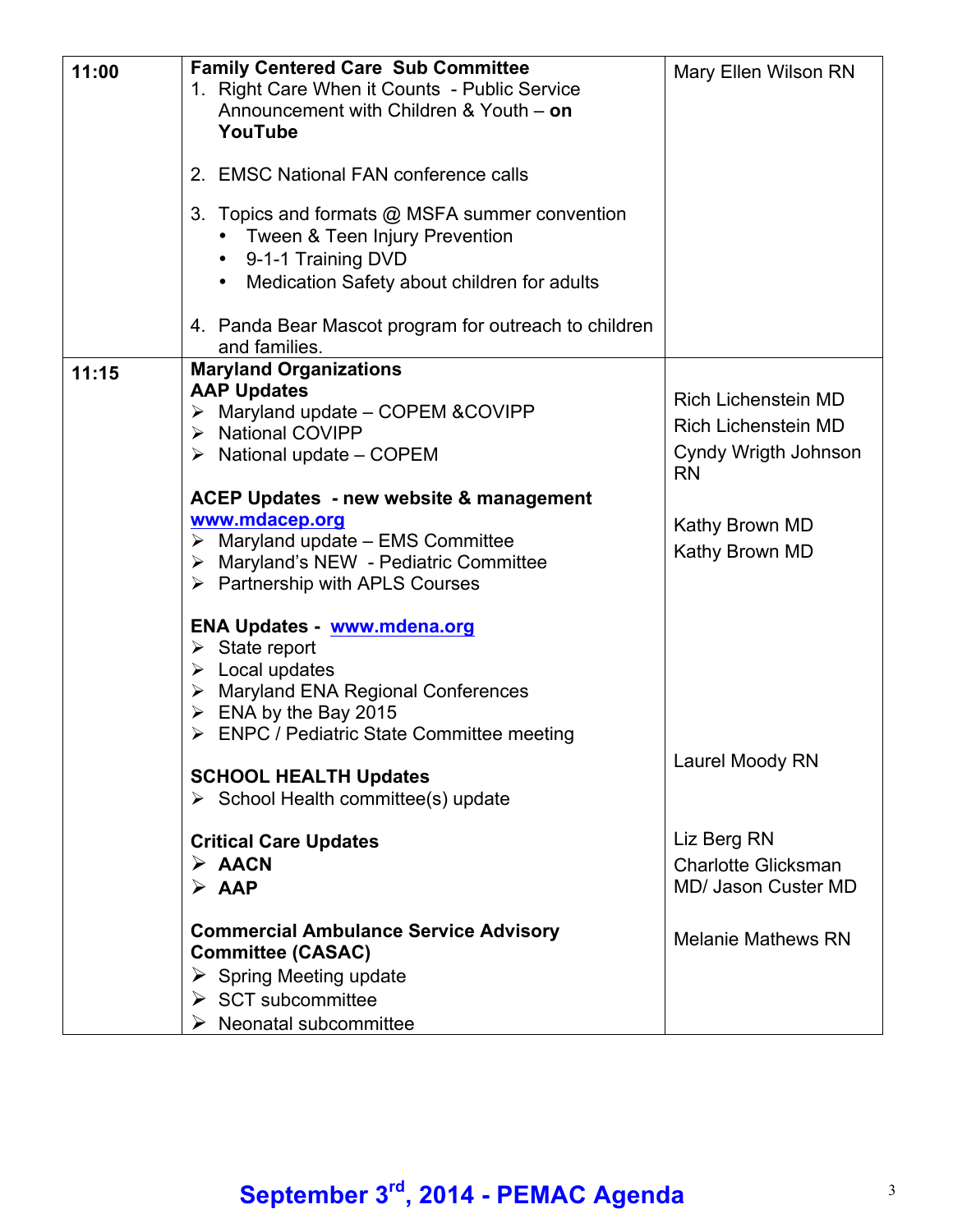| 11:30             | <b>Transport &amp; Interfacility Update</b><br><b>EMSC PM 76 &amp; 77 and MIEMSS regulatory review</b> |                                  |
|-------------------|--------------------------------------------------------------------------------------------------------|----------------------------------|
|                   | process<br>1. Safe Transport of Children - Reference Card                                              | Danielle Joy RN<br><b>NREMTP</b> |
|                   | 2. Safe Transport of Children in Ambulance-editing<br>of conference call and LMS                       |                                  |
|                   | 3. SOCALR Regulations - Published 9/2014                                                               | Cyndy Wright Johnson             |
|                   | 4. Pediatric Critical Care Transport section of<br><b>SOCALR regulations</b>                           | <b>RN</b>                        |
| 11:45             | <b>Research and EVBG update</b>                                                                        |                                  |
|                   |                                                                                                        |                                  |
|                   | 1. EMSC TI Grant updates                                                                               | Karen OConnell MD                |
|                   | a. Family Presence                                                                                     |                                  |
|                   | b. Trauma Checklist - online & published                                                               | Randy Burd MD                    |
|                   |                                                                                                        |                                  |
|                   | c. Other TI Grant updates                                                                              |                                  |
|                   |                                                                                                        |                                  |
|                   | 2. NASEMSO presentations on EVBG                                                                       |                                  |
|                   |                                                                                                        | Kathy Brown MD                   |
|                   |                                                                                                        |                                  |
|                   | 3. Maryland EMSC Data & QI collaborative                                                               |                                  |
|                   |                                                                                                        | Jen Anders MD                    |
|                   | 4. Other research projects                                                                             |                                  |
|                   |                                                                                                        |                                  |
|                   |                                                                                                        |                                  |
| <b>Please see</b> | <b>Injury Prevention Sub Committee &amp; Updates</b>                                                   | <b>Rich Lichenstein MD</b>       |
|                   |                                                                                                        |                                  |
| summaries         |                                                                                                        |                                  |
|                   | Maryland will be celebrating 30 years of Child                                                         |                                  |
| and join          |                                                                                                        | Susanne Ogaitis Jones            |
| <b>SAFE KIDS</b>  | Passenger Safety Legislation, Prevention and                                                           | <b>MPH</b>                       |
|                   | Education on September 16 2014 @ 2pm at Press                                                          |                                  |
| <b>Maryland</b>   | Event and Car Seat Check - please join us!                                                             |                                  |
| meeting at        |                                                                                                        |                                  |
| 12:30 PM          |                                                                                                        |                                  |
|                   | <b>Please see Summaries from:</b>                                                                      | Cyndy Wright Johnson             |
|                   | 1. EMSC: CPS & OP Healthcare Project (SHA)                                                             | <b>RN</b>                        |
|                   | Tween Passenger Safety project please contact                                                          |                                  |
|                   |                                                                                                        |                                  |
|                   | Susanne Ogaitis-Jones @ cps@miemss.org for                                                             |                                  |
|                   | materials and information                                                                              |                                  |
|                   |                                                                                                        |                                  |
|                   | 2. Safe Kids Maryland 2014 & 2015                                                                      |                                  |
|                   | 3. Maryland Risk Watch/ MSFA-please see handout                                                        |                                  |
|                   | online                                                                                                 |                                  |
|                   |                                                                                                        |                                  |
|                   | 4. September 23, 2014 MidAtlantic Life Safety                                                          |                                  |
|                   | Conference - JH Applied Physics Lab in Howard                                                          |                                  |
|                   | County                                                                                                 |                                  |
|                   |                                                                                                        |                                  |
|                   |                                                                                                        |                                  |
|                   | 5. ENA: IQSIP – Institute for Quality, Safety and Injury                                               |                                  |
|                   | Prevention updates @ ENA national website                                                              |                                  |
|                   |                                                                                                        |                                  |
|                   | 6. Maryland American Trauma Society                                                                    |                                  |